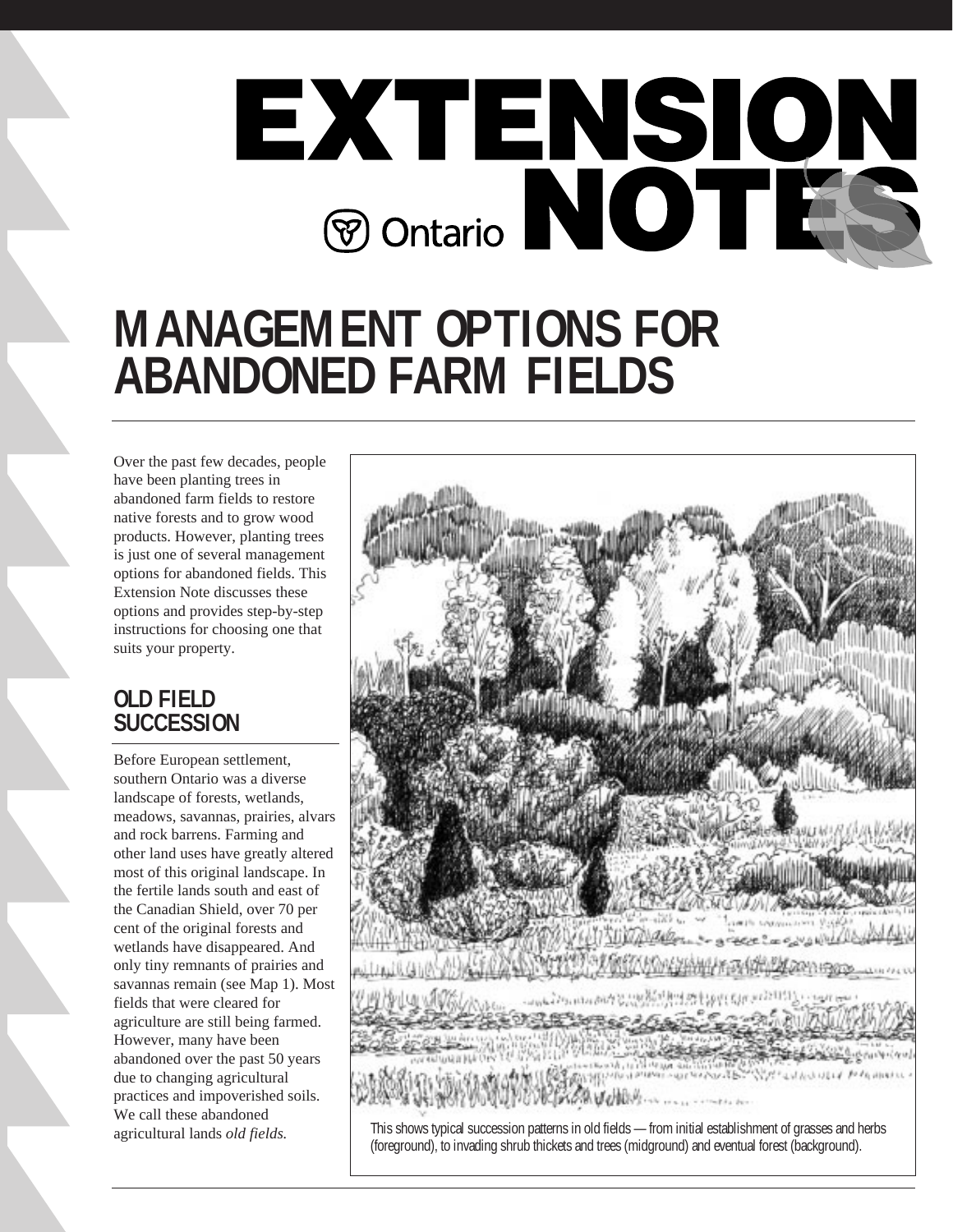

If old fields are left alone, many of them can eventually become forests again through the natural process of succession. For example, shrubs and trees will slowly invade old fields that are now dominated by grasses and a variety of herbaceous plants such as asters, goldenrod and hawkweed. In a few hundred years, a relatively stable community, such as a maple-beech forest, can evolve.

The different plant communities that grow in an area over time are called successional stages. Predicting which plants will dominate a site and for how long is difficult because so many factors influence a species' ability to become established (see Factors that Influence Succession in Old Fields).

Each successional stage supports different wildlife species. For example, the grasses and plants that grow during early stages of succession provide food for deer but little shelter from winter's cold and snow. On the other hand, patches of conifer trees found in later stages of old field succession provide good shelter but limited food.

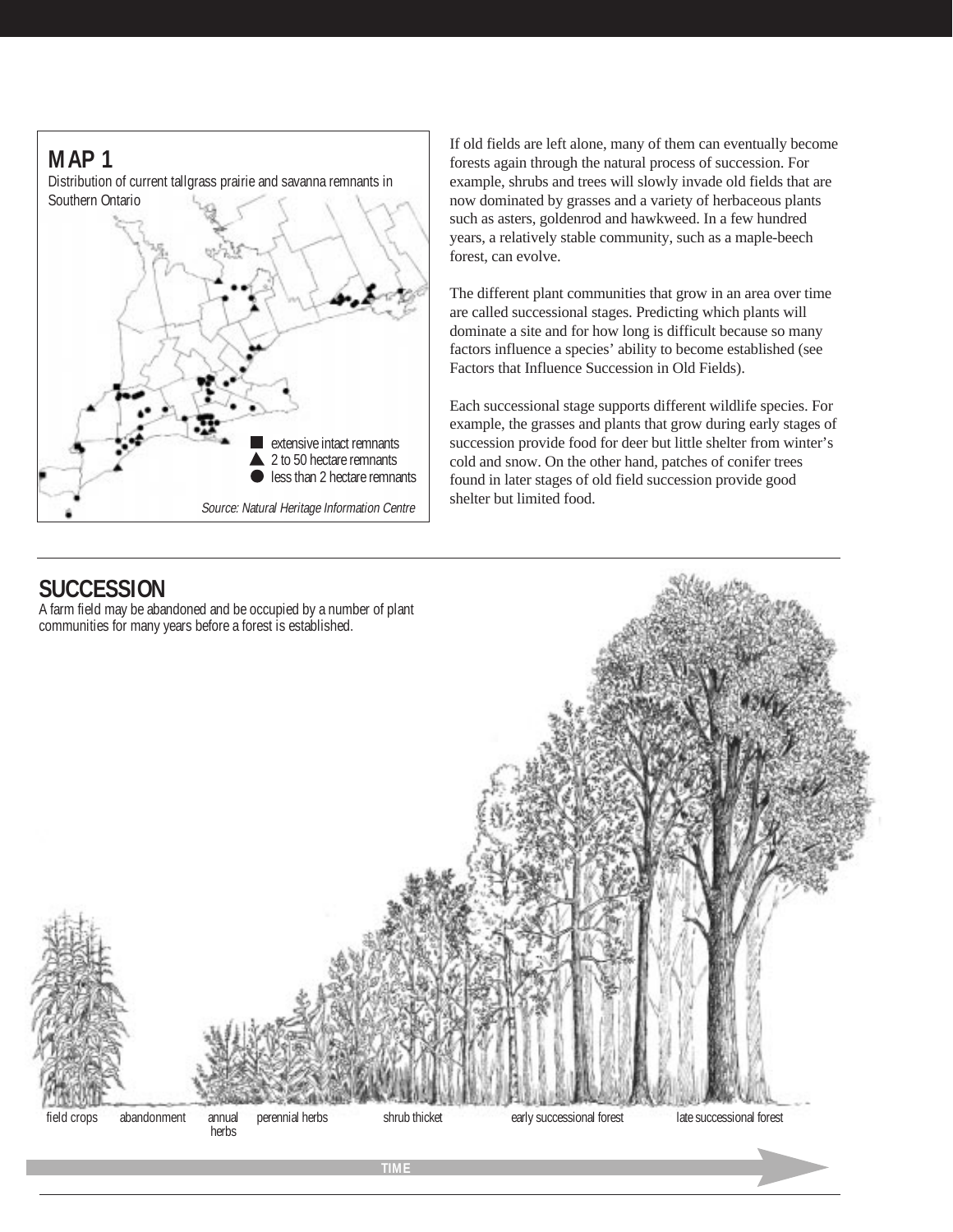# **OLD FIELDS AND WILDLIFE**

Many wildlife species depend on old field habitat. Birds that use old fields include upland sandpipers, northern harriers, bobolinks, eastern meadowlarks and a variety of sparrows. Mammals that use old fields include voles, mice, woodchucks, skunks, foxes, deer and weasels. Old fields also provide habitat for many species of butterflies, moths, and grasshoppers, as well as snakes, turtles and frogs.

Some species use old fields for all or part of their lives, while others rely on them for particular seasons or parts of the day. Deer, for example, often feed in old fields in the evening but spend the rest of the time in nearby forests. As plant communities change in the old field, so do many of the wildlife species that use them. However, some animals are always present.

# **ENDANGERED SPECIES**

Old fields are important habitat for two endangered bird species in southern Ontario. The Henslow's sparrow prefers relatively large old fields with tall, dense grasses and few shrubs, especially those with lots of dead matted herbaceous material on the ground. The Eastern loggerhead shrike continues to use abandoned pasture lands, although they prefer pasture lands with short plants and hawthorn shrubs.

If an endangered species is using your old field, you have a legal obligation not to harm the species or its habitat. Otherwise, you can choose the option that best meets your aesthetic, recreational or economic goals.

The value of an old field as wildlife habitat depends on the surrounding landscape. An old field in an area dominated by forests may be more important to wildlife than one in an area dominated by old fields. An old field that is planted with trees to connect two large forests may provide an important travel corridor for wildlife seeking mates, water, food and shelter. Similarly, an old field that is planted to expand an existing woodlot, can eventually increase the reproductive success of thrushes, veerys, and other forest interior birds that have difficulty breeding near the edge of forests.



# **CHOOSING THE BEST OPTION FOR YOUR PROPERTY**

Many people used to think that all old fields should be planted with trees. The many conifer and hardwood plantations that were planted in southern Ontario created new wildlife habitat, improved landscape diversity where woodlands were rare and sometimes generated income for landowners. Today, biologists better understand the importance of old field habitats to many plant and animal species. As a result, conservation agencies are asking landowners to consider four different options for managing old fields.

To choose an ecologically sound option for your old field, ask yourself the question posed under each of the following four options.

### **OPTION 1: MAINTAINING AN OLD FIELD**

Is there a strong possibility that rare species of plants or animals live in the field or in nearby old fields? If yes, choose Option 1.

# **Considerations**

Fields with locally uncommon soils that have been abandoned for at least 20 years are more likely to support rare plant species. A neighbor or former owner may know some of the past history of the field. The nearest office of the Ontario Ministry of Agriculture, Food and Rural Affairs can help determine if your field is on soil or bedrock that is uncommon in your area. If there is good reason to suspect the presence of rare species an ecologist from the Ontario Ministry of Natural Resouces (OMNR)or a naturalist group may be willing to survey the field, identify any significant species and offer advice.

### **Benefits**

Keeping an old field in its present state will provide habitat for rare, threatened or endangered species that rely on old field habitat. If there are endangered species on the property, maintaining the habitat will help you fulfil your legal obligations.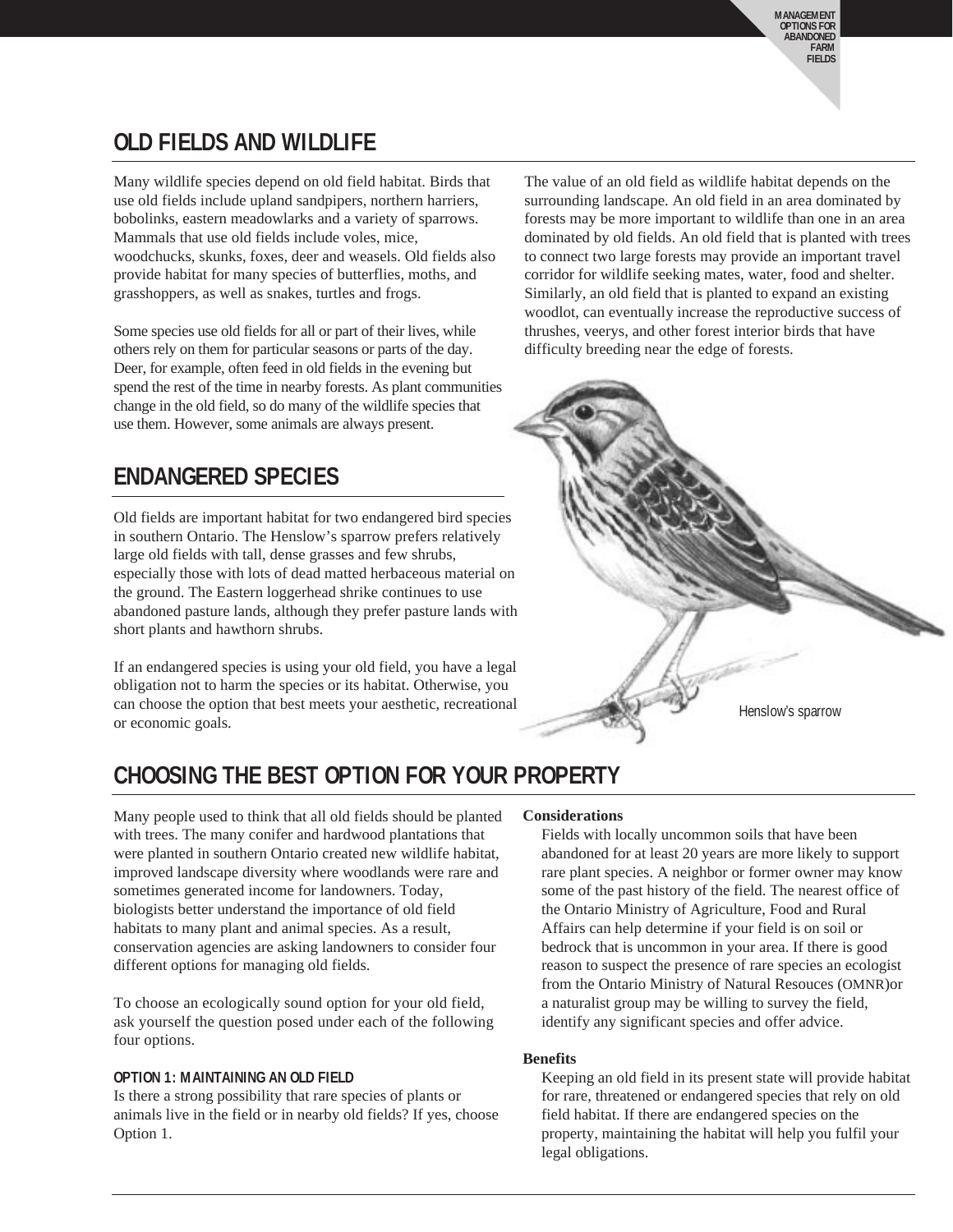# **MAP 2**

Historical extent of prairie and savanna vegetation based on original survey records and other information sources



# **Action**

Mow the old field once every few years. This should be done in late summer, after the breeding season for birds has ended and when soils are dry. Avoid mowing in the fall. This can adversely effect plant species composition and growth, and may encourage invasion by non-native grass species. Flag rare plants before mowing and avoid cutting.

### **OPTION 2: RESTORATION OF A PROVINCIALLY RARE COMMUNITY**

Is the old field located in the historic range of prairies, savannas or alvars? If yes, choose Option 2.

### **Considerations**

Prairies are open grasslands dominated by herbaceous native species. Savannas are a closely related community, consisting of both open grown trees (usually oak, but sometimes may include pine) and prairie grassland species, which give this community a natural park-like appearance.



Distribution of limestone plains in southern Ontario

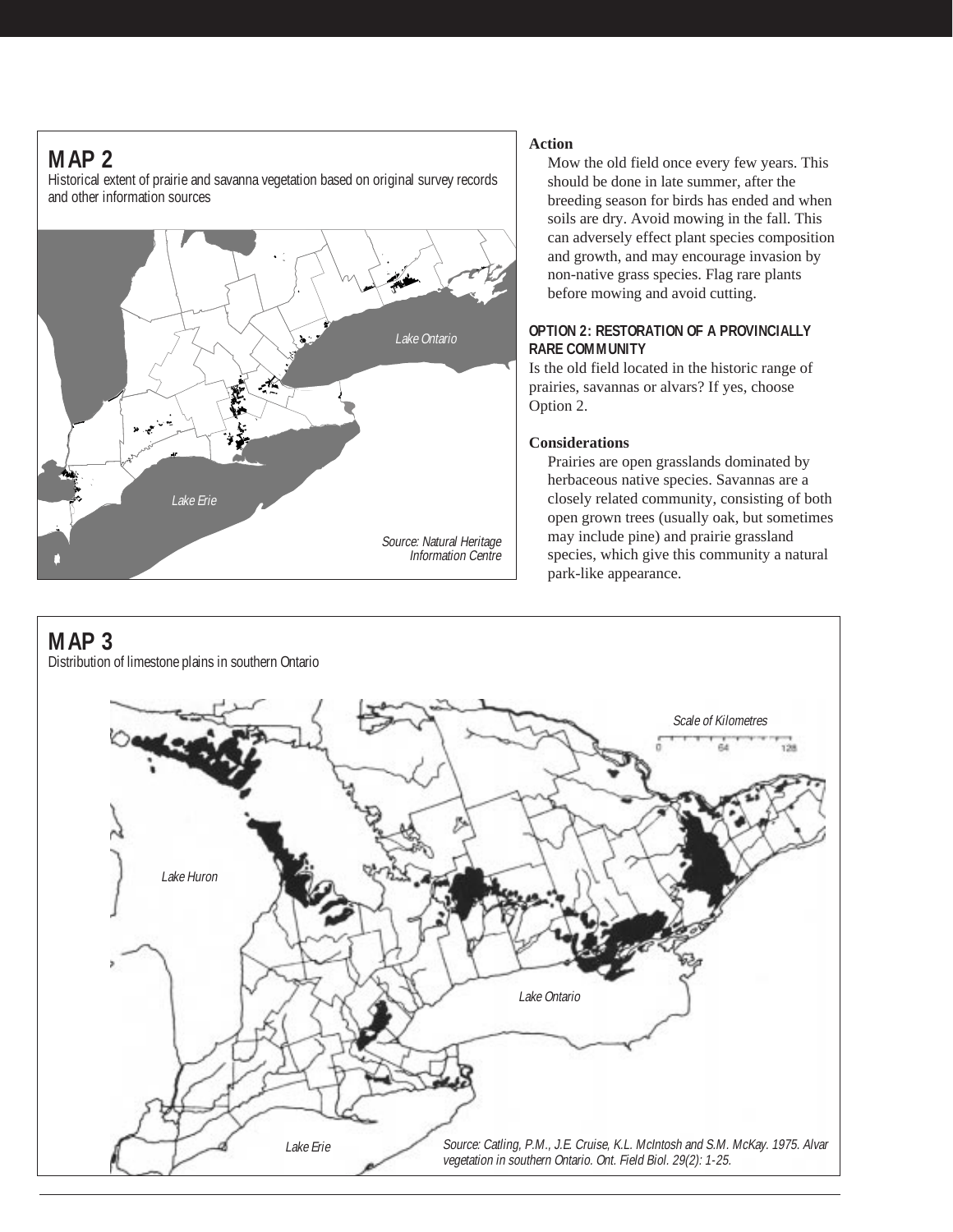Before European settlement, prairie and savanna were common in parts of Essex, Lambton, Kent, Haldimand-Norfolk, Middlesex, Brant, Waterloo and Northumberland counties. They also occurred to a lesser extent in the other counties west of Rice Lake (see Map 2).

Prairie and savanna provide habitat for many wildlife species. Almost 20 per cent of Ontario's 681 rare plant species occur in these communities. Rare animals that use this habitat include the wild indigo dusky wing butterfly and Butler's garter snake. The Karner blue and the frosted elfin butterflies also occurred here, but became extinct in Ontario by the late 1980s.

Alvars are natural open areas of thin soil over essentially flat limestone or marble rock. They support sparse vegetation cover of shrubs and herbs. Trees are often absent, few or widely scattered. Limestone plains, which may support alvars, are common in the following areas: Bruce, Grey, Prince Edward, southern Lennox and Addington, Ottawa-Carleton and Victoria counties, Manitoulin Island and parts of Leeds and Grenville. Limestone plains also occur in smaller patches in Hamilton-Wentworth, Halton, Haldimand-Norfolk, Niagara and Prescott and Russell counties (see Map 3).

Alvars are home to a wide variety of plants and animals. At least 43 rare plant species occur in alvars, including lakeside daisy and juniper sedge. Many rare and unique animals are found here, including olive hairstreak, hoary elfin and mottled dusky wing butterflies, Massassauga rattlesnake, many species of beetle and sawfly, birds such as the endangered Eastern loggerhead shrike, as well as snails. A number of these snail species are thought to be new to science and are only known in the world from alvars in Ontario.

Ecologists and naturalists know the locations of most prairies, savannas and alvars. To determine whether your old field lies within the historic range of these rare communities call your local OMNR office. You can also study the local landscape, particularly fence rows and natural roadsides. If trees, especially large open-grown ones, are rare in the surrounding area, your old field may lie in what was once a native open ecosystem, such as savanna, prairie or alvar.



#### **Benefits**

Restoring prairie, savanna or alvar will provide crucial habitat for many rare plants and animals that depend on these increasingly rare ecosystems and contribute to the overall biodiversity of the local area.

#### **Action**

Plant native plants, including native grasses, that typically occur in these open ecosystems. Your local naturalist group and the OMNR ecologist can suggest the most suitable species to plant. The Society for Ecological Restoration (Ontario Chapter) produces an annual list of growers that sell native plant materials. Contact them at http://www.trentu.ca/ser for instructions on how to obtain a copy.

Control vegetation that is not typical of these ecosystems, especially the more invasive, non-native species such as common and glossy buckthorns, dog-strangling vine and purple loosestrife. The Society of Ecological Restoration can also tell you how to most effectively control these and other species.

#### **OPTION 3: WOODLAND RESTORATION**

Should the site be restored to a woodland? If yes, choose Option 3.

#### **Considerations**

To fully answer this question you could speak with the local OMNR or conservation authority forester or ecologist. They can tell you whether the old field should be restored to a woodland. For example, if there is less than 30 per cent

> forest cover in your municipality, and the site is not a native open area, woodland restoration may be the best option. They can also tell you whether the field can be successfully

restored to a woodland, and if so, the type of woodland that will most likely develop over time.

#### **Benefits**

Reforestation in areas with limited woodlands will enhance wildlife habitat in your area, particularly if mast-producing species such as oak, hickory, and black cherry are planted to provide food for birds and mammals. Also the restoration of old fields to forested areas will provide more connectivity between existing woodlands and provide safe travel corridors for wildlife to move between natural areas.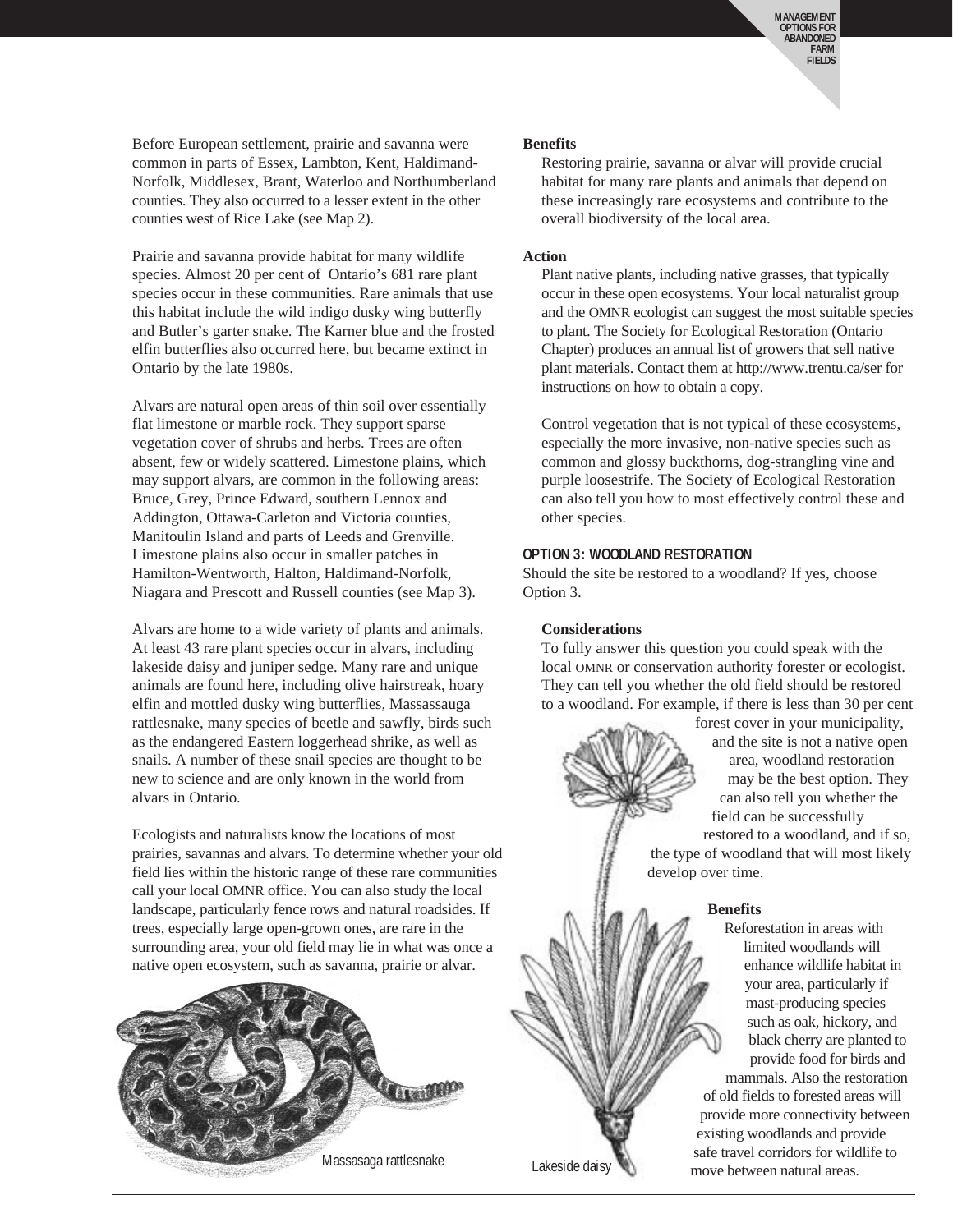#### **Action**

Woodlands can be established in old fields by promoting natural succession or by planting trees. Natural succession is usually less expensive than planting but it is slower and the old field may be dominated by grasses, herbaceous plants and shrubs for a long time before trees become established. To determine the most suitable approach, ask yourself the following questions. If the answer to all five of them is "yes," choose natural succession. If not, plant trees.

#### **Will the soil and soil conditions support a forested area?**

Find out how the field was farmed in the past. Intensive cropping can result in reduced nutrients and slow growth, and intensive use of herbicides or fertilizers can make it difficult for some species to grow. Also look for signs of soil erosion and compaction that can occur after many

years of cultivation with heavy machinery. These factors can prevent the growth of many tree species.

#### **Are seed sources available?**

Old fields of several hectares or more are probably too large to rely solely on agents of natural seed dispersal because windblown seeds and seeds transported by birds and mammals from nearby woods and fence lines may not reach the center of larger fields. Therefore you may need to seed or plant these areas. If the field has been abandoned for a few years or more, look for tree seedlings and saplings indicating that natural seeding is occuring.

**Is the old field already in a late successional stage?** Explore the field to see if native tree and shrub species have become established. If it's starting to look like a

# **SAMPLE TOWNSHIP**

This illustration shows a typical township of forested areas, active and abandoned fields along with human development. Forested areas and old fields can be linked through reforestation. Restoration of old fields into forested areas will provide valuable wildlife habitat.

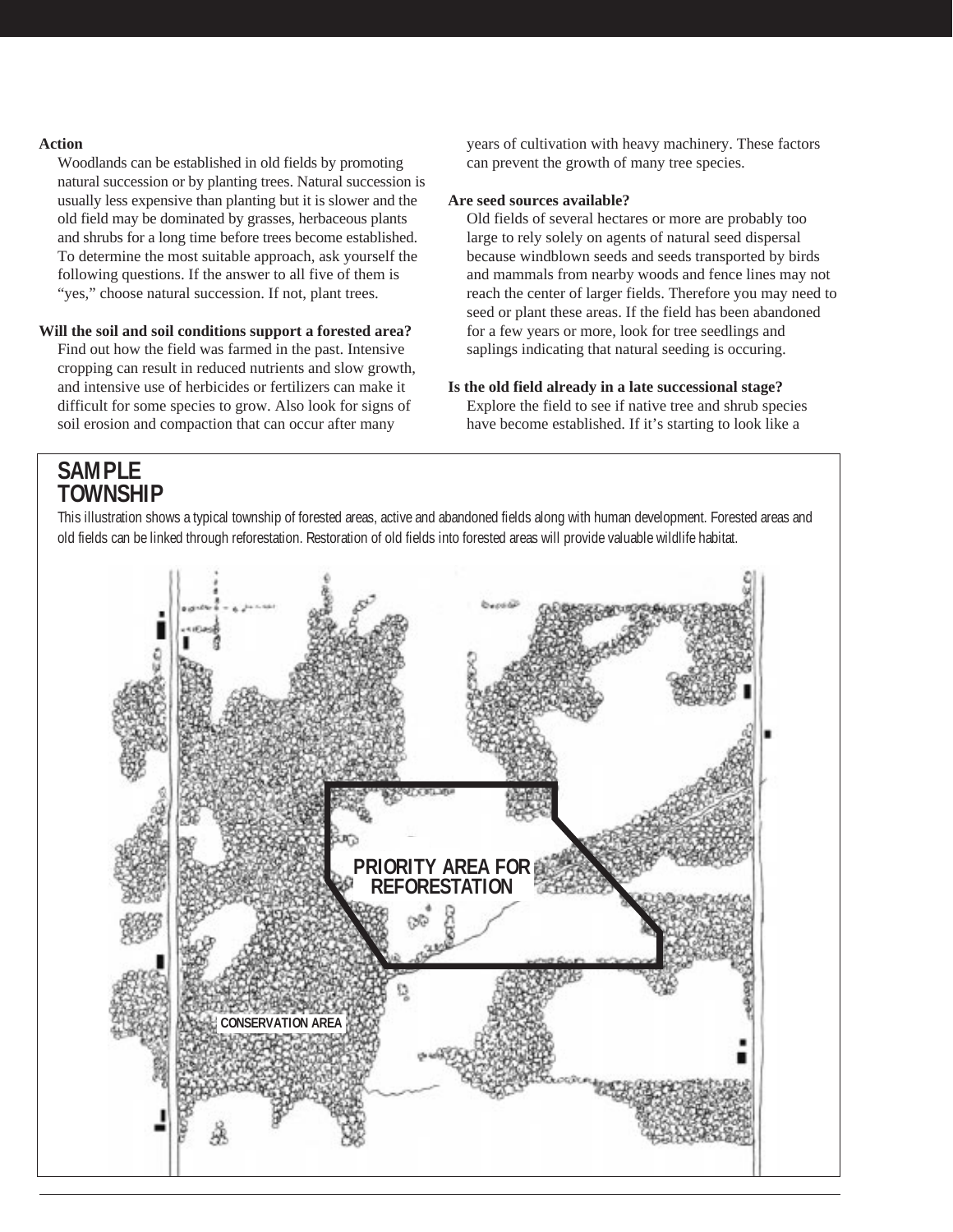dense woody thicket, the field is in a later state of natural succession.

#### **Is more forest cover needed in your area?**

There may be no need to encourage restoration or conversion of an old field to woodland. For example, if there are several large woodlands near you but connecting these is impossible, it may be wiser to leave the field alone. Furthermore, if forest cover is greater than 30 percent in your township and it includes mast species, planting trees may not be necessary.

#### **Is there a serious problem with non-native plant species in the old field?**

Some non-native plant species are particularly undesirable because they are invasive and can rather quickly cover large open areas and choke out competing native plants. Examples of these include purple loosestrife, dogstrangling vine, common or European and glossy buckthorns. These plants are easy to identify if you use a good plant field guidebook. Ideally, they should be removed by cutting and/or use of herbicides before planting trees. However, if non-native, invasive species are well-established and dominate the old field, it may be too expensive to remove them.

To restore a forest by planting, choose tree species that are suited to the site and will benefit wildlife. For advice on

planting and tending trees consult the Extension Notes listed later in this document. As your trees grow, you may need to take the following steps to nurture a healthy forest:

- controlling weeds
- protecting trees from animal damage
- controlling insect damage
- removing non-native, invasive plant species
- thinning

#### **OPTION 4: CONVERTING TO ANOTHER USE**

Do your examinations of the previous options suggest that maintaining an old field, restoring open habitat or regenerating a woodland would provide minimal benefits? If yes, choose Option 4.

#### **Considerations**

Abandoned fields can be managed as Christmas tree, fuelwood, sawlog or pulp plantations. Before you get started, examine the site conditions to determine which trees would grow best in the field and explore local markets for forest products.

#### **Action**

Based on the site inventory and management plan for the field, you can plant and then tend the most suitable tree species, given the site conditions and your objectives. Several of the Extension Notes listed below can provide specific information about this option.

# **FACTORS THAT INFLUENCE SUCCESSION IN OLD FIELDS**

#### **ALLELOPATHY**

Some plants release chemicals that inhibit the growth of other plants, e.g., goldenrods, hawkweeds.

#### **COMPETITION**

Plants compete for space, light, nutrients and water. Some species are more successful at competing for these resources than others. Less successful species eventually disappear from a site.

#### **NON-NATIVE SPECIES**

Species that are not native to Ontario often have fewer controlling agents than native species. They may be able to out-compete native plants for resources and impede succession to a native ecosystem.

#### **PAST USE OF LAND**

The last use of a field (e.g., cultivating, grazing, or leaving grain stubble) may influence the kinds of plants that will grow. Past herbicide and fertilizer use limits the growth of some species.

#### **PREDATION**

Predation by voles, mice, rabbits, deer and insects on seeds and young trees can make it difficult for tree species to become established. **SEED SOURCE**

New growth can come from seeds that are stored in the ground and seeds that are carried to a site by wind and animals. The shorter the distance to a forested area, and the more wooded the surrounding area is, the greater the availability of forest species seed.

#### **SOIL CONDITIONS**

Soil texture, moisture and fertility help to determine the plant species that thrive on a site. Some of these factors change during succession as dead plants add to the organic layer and increase fertility and as living plants provide shade, resulting in cooler, moister soil conditions.